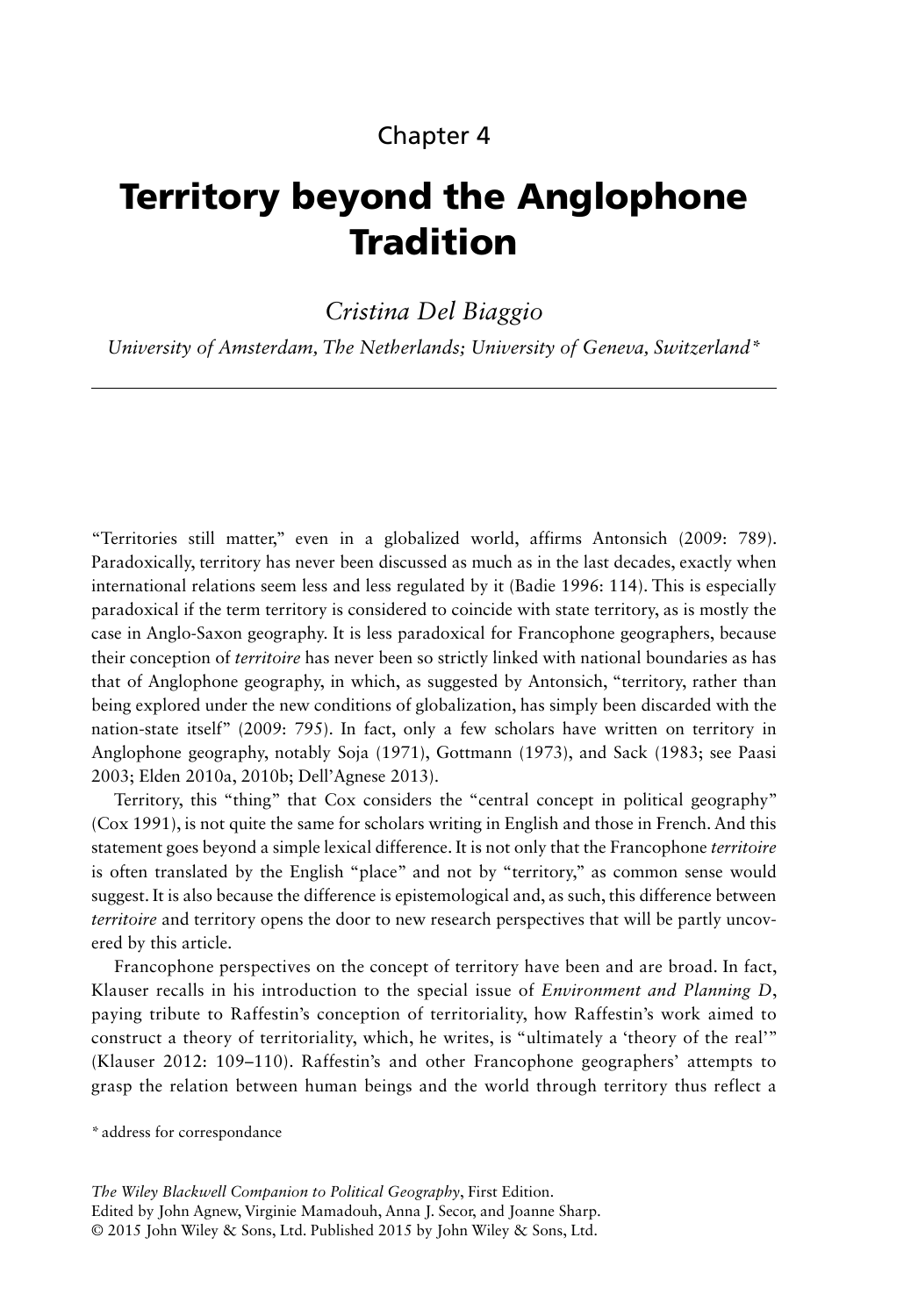broader conception of territory compared to that of Anglophone scholars. The latter concentrate on two main ideas:

- The first is a "[reading] of territoriality ... concerned, predominantly, with the study of geopolitical strategies of control/defence of space and with the resulting political‐territorial arrangements" (Klauser 2012: 110). This leads Taylor to declare that "across the whole of our modern world, territory is directly linked to sovereignty to mould politics into a fundamentally state-centric social process" (Taylor 1994: 151; see also Dell'Agnese 2013). A territorial state is a "simple" container of power, wealth, culture, and society (Taylor 1994: 152; see also Elden 2010b: 757; Taylor 1995: 1).
- The second Anglophone notion is an interpretation of territory as a transposition of ethological theories into the social sciences, following Ardrey's book *The Territorial Imperative* (Ardrey 1966; see also Murphy 2012: 159). This idea was notably brought into geography by scholars such as Soja (1971) and Gottmann (1973; Murphy 2012: 159), but also by Sack, who, however, "treated human territoriality as fundamentally distinct from animal territoriality in that the former is not the product of instinct but is instead a culturally situated process intended to achieve particular political and social ends" (Murphy 2012: 160–161).

Yet, as Debarbieux (1999: 34) points out, in French as in English territory has the same Latin etymology and the term had a similar evolution in the two contexts: It first took a juridical‐ political meaning (the territory of the state) and then an ethological one (the area appropriated by an animal or a group of animals). It was only in the 1970s and 1980s that the meaning split. While Anglophone geographers did not detach territory from the state, Francophone geographers considered *territoire* to have multifaceted connotations. The Francophone tradition has thus been richer concerning *territoire* from the 1970s onward.

Anglo‐Saxon scholars rediscovered only recently the relevance of territory, while the French *territoire* has been enriching research for more than 30 years. In order to uncover the "Francophone way" of understanding territory, I start by analyzing the Alpine regional construction process. In this section, the relevance of territories is examined, introducing the (not necessarily) opposite notion of networks. Building from this concrete example, I discuss in which ways territories have to be considered as bounded, though not necessarily state‐bounded, spaces. The third section discusses the suitability of considering the Francophone *territoire* as equivalent to the Anglophone place. Both *territoires* and places are conceived as entities capable, especially due to the propensity of actors to build networks, of escaping the "territorial trap" (Agnew 1994). However, if epistemologically place in English had the same effect as *territoire* in French – that is, it helped in thinking of spatial units beyond their jurisdictional meaning – place and *territoire* cannot be considered as equivalent. *Territoire* has a longer history in Francophone geography, though it has yet to come to fruition in the Anglophone study of territory. Thus, in the fifth section, the differences between the Francophone *territoire* and the English territory will be discussed, emphasizing the Francophone meaning. The sixth section exposes a sort of typology, proposed by Giraut (2008), in which territory is tied between two extremities: a specific notion, linked to the state, and a buzzword, linked to the social and cultural uses of space. This last section of the chapter will show how *territoire* allowed Francophone geography to become a social science and to leave behind its state-centric conception.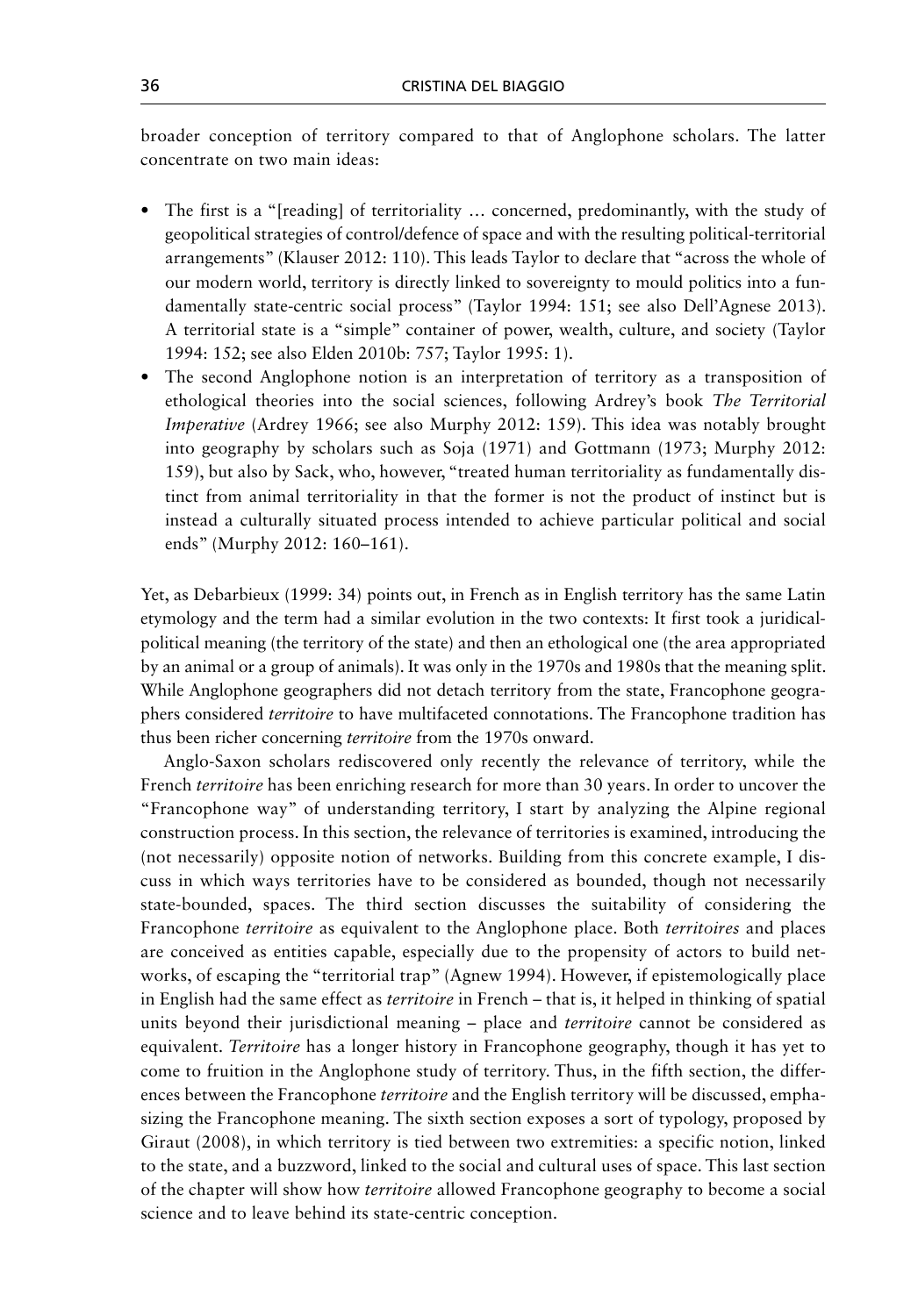#### **The Alpine case study**

The social and political processes taking place in the Alps can be interpreted within the more general framework of the shrinking of the national level, which made possible new scalar configurations (Swyngedouw 2004: 132) and alternative perimeters of cooperation (Häkli 2008: 475). In the Alps, one of the most interesting phenomena to take place since the 1990s is the establishment of networks of local political actors. The story starts in 1991, when the eight Alpine states signed an international treaty called the Alpine Convention. The European Union (EU) subsequently funded a six-year program  $(2007-13)$  to promote transnational cooperation in the Alps in order to encourage the main principle of the convention, sustainable development.

These initiatives, identified by some scientists as "top-down" (Bätzing 1994), set a framework that enabled local, "bottom-up" projects to gain importance. They often took the form of pan‐Alpine networks, involving, among other elements, municipalities, cities, ski resorts, protected areas, and enterprises. Members of these networks are local political actors acting at a given common scale, in this case inside the Alpine Convention's limits, and transcending existing administrative national borders. While proposing a new mode of interaction, the network stemming from those activities and institutions also fixed new territorial borders, those of the Alpine region as defined by the Alpine Convention. These processes, "from above" and "below," illustrate Paasi's (2003: 112) theoretical point when he suggests that it is exactly the combination of top‐down and bottom‐up processes that creates territories.

These two different forms of modus operandi, vertical and horizontal, taking place in the Alps are useful for understanding the links between networks and territories. Networks, indeed, have an effect on geography. The issue is analyzed by the French geographer Fourny, in her research on the Alpine Town of the Year network. Fourny observed, by looking at the rhetoric of the network, that a shift in status of the *territoire* of reference had taken place. The Alpine Town of the Year network refers to the Alps in order to justify its common action and its role in the management of that space. In doing so, Fourny (1999: 179–180) says, the Alpine towns, connected via a network, contribute to building the Alpine *territoire* politically, to creating a public space, an object that will be collectively debated. As a result of the network's activity, a process of redefinition of the *territoires* of action, and so a redefinition of borders, is also taking place, in parallel to the renegotiation of collective identities. This can be seen in the activities of the EU's cooperation projects, such as INTERREG. In fact, as Bray (in Keating 2004: 12) admits, they "have helped to redefine borders as complex zones in which multiple identities can be expressed and negotiated" and where identities are performed in actions and projects.

While performing networked projects and actions, new types of horizontal cooperation that are no longer linked to old territorial units draw new geographies, as Leitner (in Marston, Jones, & Woodward 2005: 417) argues: "transnational networks represent new modes of coordination and governance, a new politics of horizontal relations that also have a distinct spatiality." Or, as Bulkeley (2005: 888) underlines, networks' activities are not outside their boundaries, in "the ways in which they operate and the ways in which they are framed, configured and crystallized." If this is true, Allen and Cochrane (2007) would suggest that actors, in order to be able to govern these "transgressing entities," also need somehow to fix those new spaces of action. This creates a tension between the necessity to spread activities beyond given boundaries and the need to fix these same activities in order to govern them. This conception of territories and networks recalls Bulkeley's (2005: 888) dual observation that on the one hand scalar boundaries are fluid and contested, and, on the other, that networks are at the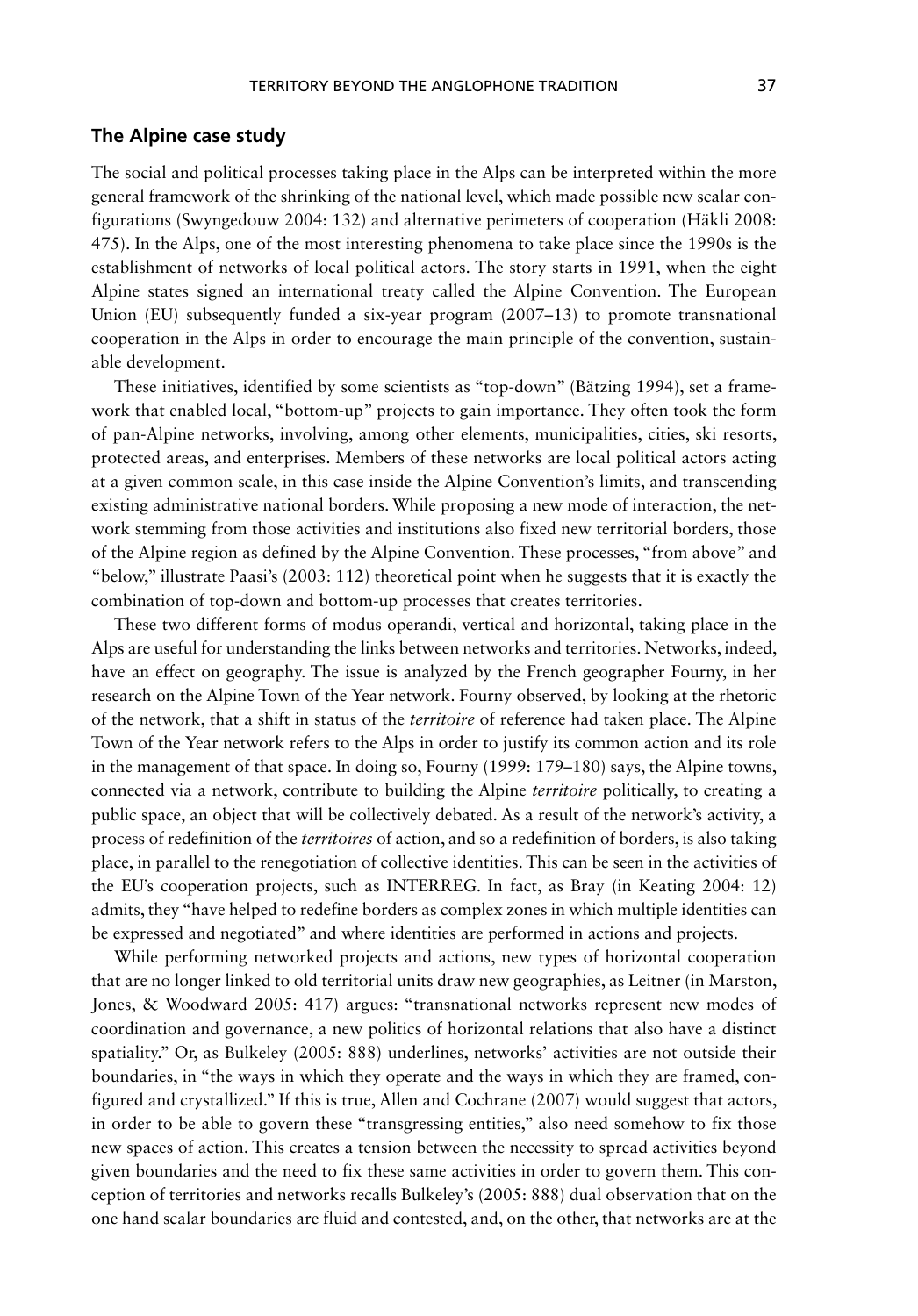same time, and contrary to what is commonly thought, bounded. This recognition, so Bulkeley hopes, "may provide the basis for further constructive dialogue" between the two concepts (2005: 888).

The two notions of networks and territories seem to coexist in, as Bulkeley calls them, "new networked arenas" (2005: 897). These confirm that "geographical scales and networks of spatial connectivity can be seen as mutually constitutive rather than mutually exclusive aspects of social spatiality" (Bulkeley 2005: 888). Indeed, Bulkeley stresses the fact that "networks, scales and territories are not alternatives, but are intimately connected in both a politics of scale, and in creating new arenas of political authority and legitimacy" (2005: 896). She employs the example of how climate change is governed, but other examples could be used to illustrate this link between networks and territories. This brings us back to the idea of Elissalde (2002: 195), who argues that in some ways territories are networks, without, however, denying that fluid and unbounded spatial arrangements do not require "greater fixity and boundedness" (Murphy 2012: 170).

The concept of "scaled networks" proposed by Leitner, Sheppard, and Sziarto (2008b: 287; Leitner, Pavlik, & Sheppard 2008a: 162) seems suitable to address Bulkeley's criticism of the dual vision of scales and networks. In the case of the Alps, the scale of the Alpine Convention is the reference used by local political actors, but their activities are anchored in networks connecting different points of the Alpine scale. Thus, it is useful to view the Alps as not a covering but rather a spanning geographical space (Leitner et al. 2008a: 162; Leitner et al. 2008b: 287), since it combines processes of scaling with processes of networking. It demonstrates that it is useful to think in terms of a co-construction of networks and territories.

#### **Transgressing bounded spaces?**

The idea of considering networks and territories as co-constructed entities is possible only if territory is not necessarily conceived as state bounded, an idea that seemed unimaginable for Anglophone geographers, at least until the arrival of the idea of a relational territory and space, defended, among others, by Massey (2004; see Dell'Agnese 2013). Yet, territory can be considered in terms of bounded space, although not necessarily state bounded. In that case a question raised by Elden (2010a: 12–13) remains unanswered: What is this (bounded) space and how are these boundaries possible? One can find two answers in the literature.

First, this space could be the unit of reference in a world imagined to be a patchwork formed by bi-dimensional, non-overlapping geometric forms, where every unit presents an internal integrity (or homogeneity) and a distinct identity (Painter 2009: 57, 2010: 1091). This is not without analogy to observations made in animal societies, where territory is exclusive to members of the same species and is limited by a boundary (Bonnemaison 1981: 253). This is normally the vision of the world held by scholars who consider territory as a state prerogative, where territories are demarcated by clear boundaries (Painter 2010: 1094). So, the integrity of this space would be provided by sharing the same national space. This would be the vision favored by Anglophone geographers.

The second possibility better matches the Francophone understanding of *territoire* and could be seen as the area of daily practices and relations. In that case, geographical limits are defined by the surface where those take place (Raffestin in Bonnemaison 1981: 260). Francophone scholars share this view with other geographers from the Anglo-Saxon tradition. Cox, for instance, does not consider territory to be limited only by jurisdictional boundaries. For him, its delimitation could be understood in a broader sense as "bounded zones" capable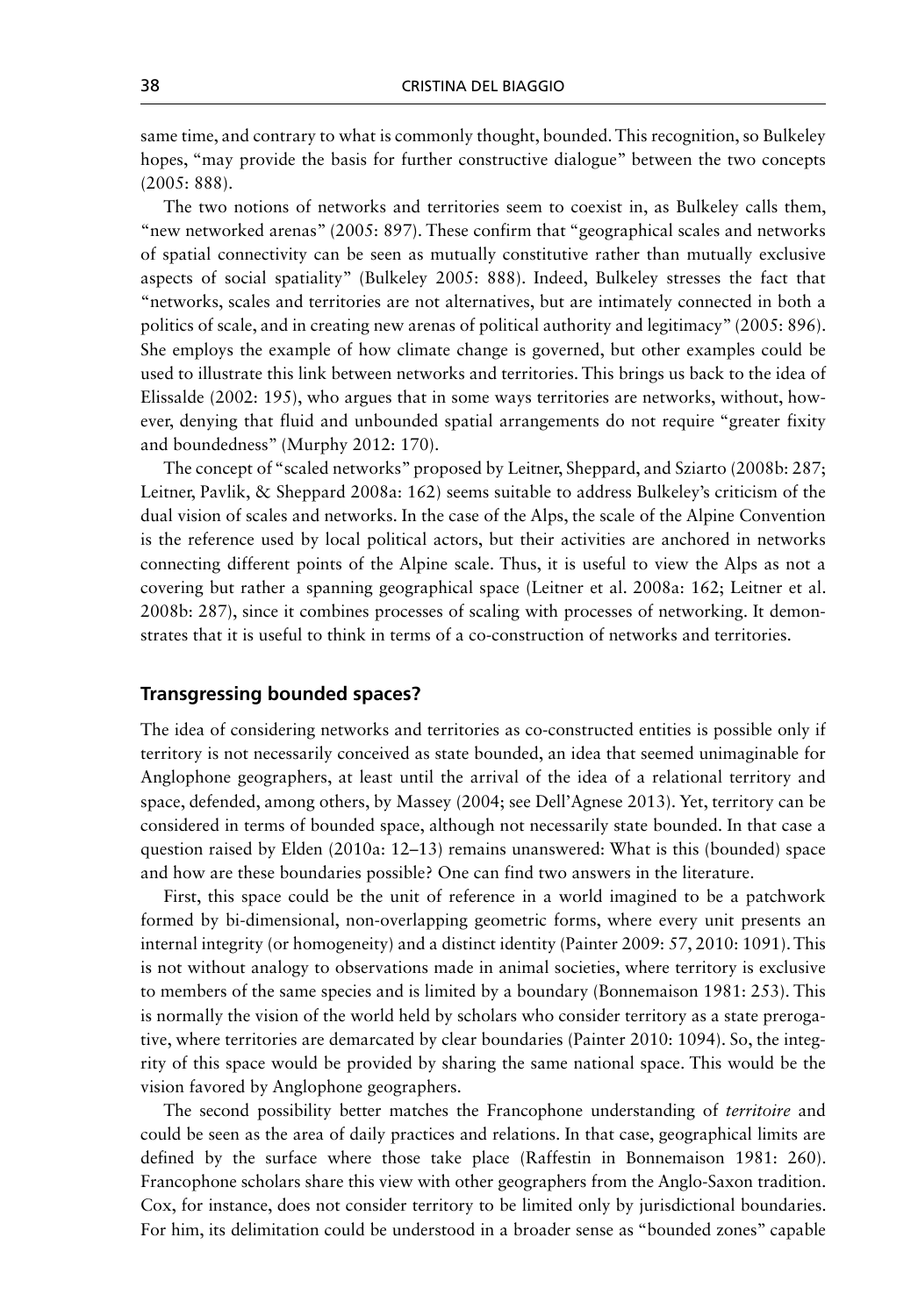of containing any social relations (Cox 1991: 5–6). Territory, in this sense, is the container of localized social and/or (non-invariably state) power relations (Cox 1991: 6; Agnew 1999: 503).

If both options are valid, especially taking into account the epistemological tradition into which they are inserted, nonetheless problems arise when they are considered simultaneously, as Jaillet (2009: 115) does by saying that "*territoire* designates at the same time a political circumscription and the group's living space." Yet, these two areas are not always spatially equivalent. It is for that reason that Anglophone geographers turned their back on territory and preferred "place" instead: exactly because territory was considered as a bounded space; that is, bounded by national borders (Antonsich 2009: 790). This is in fact one of the plausible reasons that Painter cites to explain the rationale for Anglophone geographers, feeling some "embarrassment" with regard to territory, deciding to opt for other concepts (Painter 2010: 1091). Building from this point, Anglophone geographers distinguish the "sense of territory" from the "sense of place" by giving more importance to the second than the first option:

The sense of place literature places little emphasis on the specific boundedness of place. The sense of territory, however – at least as tied to regimes of territorial legitimation – is inextricably tied to the modern state system, and as such bears the imprint of the system's territorial logic. (Murphy 2002: 197–198)

# *Territoire* **= place?**

It was in the 1970s and 1980s that *territoire* gained importance in Francophone geography, which corresponded to the moment when the symbolic dimension of *territoire* started being essential in geography, when researchers began to think in terms of appropriation and *espace vécu* (lived space). It is from that moment onward that Anglophone researchers converged on the concept of "place." Place, in the Anglo‐Saxon world, gave geographers the possibility of introducing the social, cultural, and political dimensions of space and provided a critique of political territory, of its rigid delimitation and its state control (Debarbieux 1999: 42). This enabled Debarbieux (1999: 42) to say that the meanings given to the term "place" in Anglophone geography recall the innovations occurring in Francophone geography with *territoire*.

"Place" and "sense of place" thus helped Anglophone geographers to go beyond the "territorial trap," a term that Agnew coined to acknowledge geographical assumptions about states: particularly that these are fixed units of sovereignty, that there is a polarity between "domestic" and "foreign" policies, and that states are simply "containers of societies" (Agnew 1994). However, as Elden (2010b: 757) reminds his readers, the "trap" is not the territory itself, it is rather "certain ways of thinking about territory." And, as Elden (2010b: 760) regrets, the "territorial trap" has been avoided by simply not being mentioned in scientific texts instead of being critically interrogated. So, it is important to "highlight the mistaken assumption that the spatialities of state power and state territory are homomorphic" (Painter 2010: 1095). Analysis of territorial networks is one of these "escape routes from the 'territorial trap'" that Bulkeley (2005: 881) identifies.

If, as discussed above, epistemologically place in English has the same effect as *territoire* in French, place is often translated into French by *lieu,* a concept that requires further explanation. The link between *lieu* and *territoire* in Francophone geography is well taken up in a paper by Debarbieux (1995: 14) devoted to this issue: "Metaphorically, the *lieu* symbolizes the *territoire*, but the *lieu* is as well a metonym, or, more exactly, a synecdoche, the whole, *territoire*, can be said by its parts, the *lieu.*" Debarbieux's theory meets Di Méo's (1998: 110),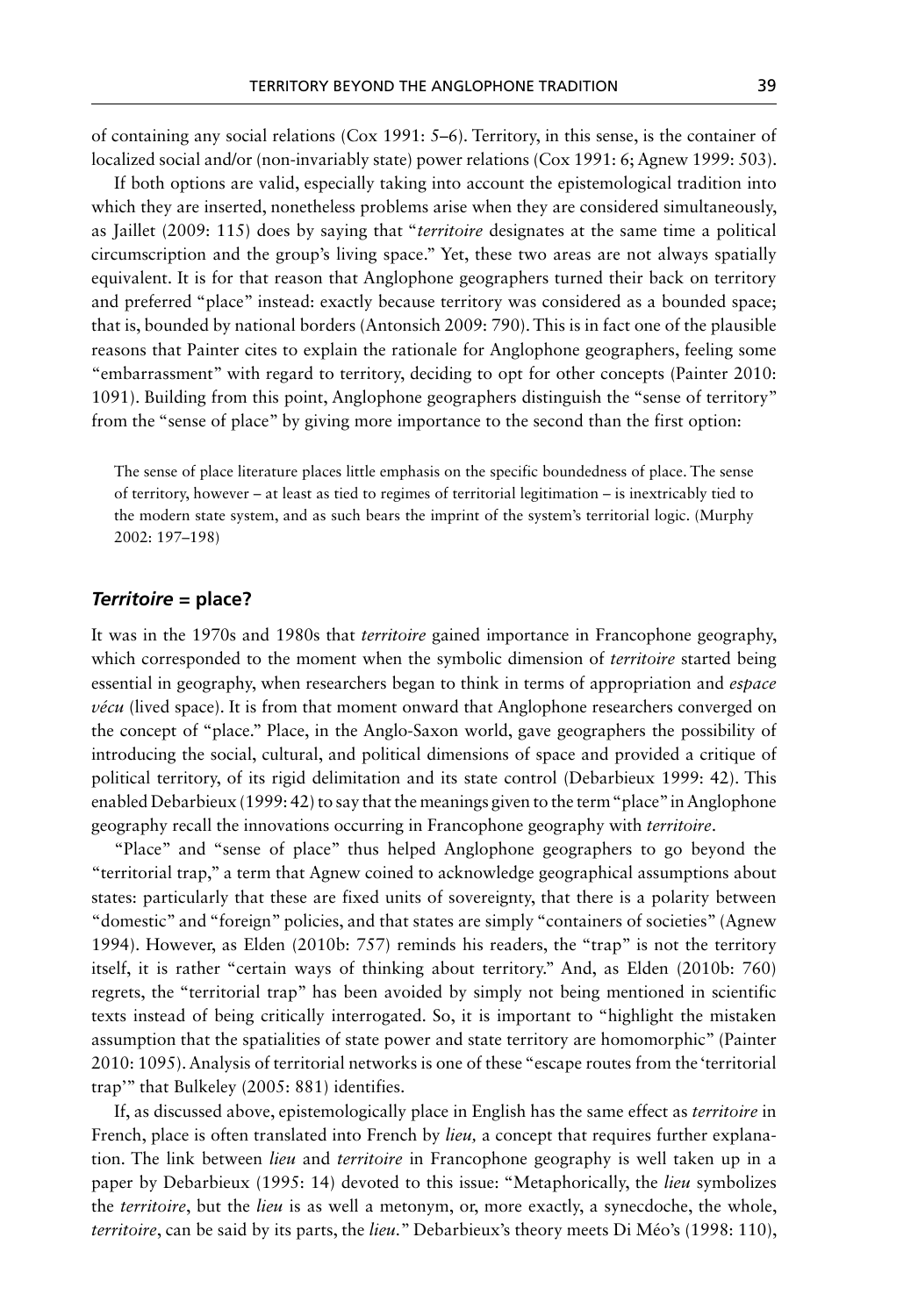who argues that the difference between *lieu* and *territoire* is given by their scale and by their "geographical readability": *Territoire* is abstract, ideal, lived, and felt more than visually detected and limited; *territoire* includes the *lieux*, which are defined, as opposed to *territoires*, by their striking reality due to their "*valeur d'usage*" (use value). Yet, Di Méo (1998: 108) continues, if *lieux* differ from *territoire* on those points, they converge in the fact that both are spaces qualified by society (or "semiotized," as Raffestin would say). Debarbieux (1995: 14–15) uncovers the link between *lieu* and *territoire* in a similar way, stating that

A territory [*un territoire*] is a social construct that connects a material base made of a geographical space [*un espace géographique*] to a system of values that gives multiple and combined meanings to each component of this space (the places [*lieux*], but also the spacing [*espacements*] and the discontinuities it encompasses.

*Lieux* as Di Méo means them – that is, as areas of daily practice – are considered to be relatively small: They are defined by the contiguity of the points and webs comprising them, by the co-presence of human beings and things that convey a spatial meaning (Di Méo 1998: 108). *Lieux* can be so dense with meaning that they connect at the same time two geographical scales: that of the *emplacement* (location) and that of the *territoire* to which they refer (Debarbieux 1995: 14). *Lieux*, thus, are simultaneously not only fragments of *territoires,* but also figures able to reveal their quintessence (Debarbieux 1995: 14). As conceived by Debarbieux and Di Méo, *lieu* thus entails an essential difference from "place": "Place [*lieu*], unlike territory [*territoire*] abolishes distance; while geographical territory abhors bordering [*bornage*], place draws its substance from it" (Di Méo 1998: 108).

# **Networked territories and territorial networks**

Thus, territory can be conceived as escaping boundaries in general and national boundaries in particular:

Spatial practices, the ways in which space is produced and used, have changed profoundly. In particular, both territorial states and non‐state actors now operate in a world in which state boundaries have become culturally and economically permeable to decisions and flows emanating from networks of power not captured by singularly territorial representations of space. (Agnew 1994: 72)

The most emblematic example underscoring this tendency is the overused expression of "global" or "world economy," terms employed to indicate that monetary flows are circulating worldwide without being stopped by any state border. Indubitably, these socio‐political trends influence the ways in which social scientists in general and geographers in particular acknowledge the links between territories and networks, although these links are conceived in a different way in Anglophone and Francophone geography.

One of the main and most interesting Anglophone contributors to this debate is certainly Painter, who discussed the issue in two papers (2009, 2010), in which he defends the thesis that territory and network are not "as is often assumed, incommensurable and rival principles of spatial organization, but are intimately connected" (Painter 2010: 1093–1094). In Francophone geography, the possibility that networks and territories are connected, or highly integrated, has a longer heritage. Already in 1981, Bonnemaison (1981: 254) wrote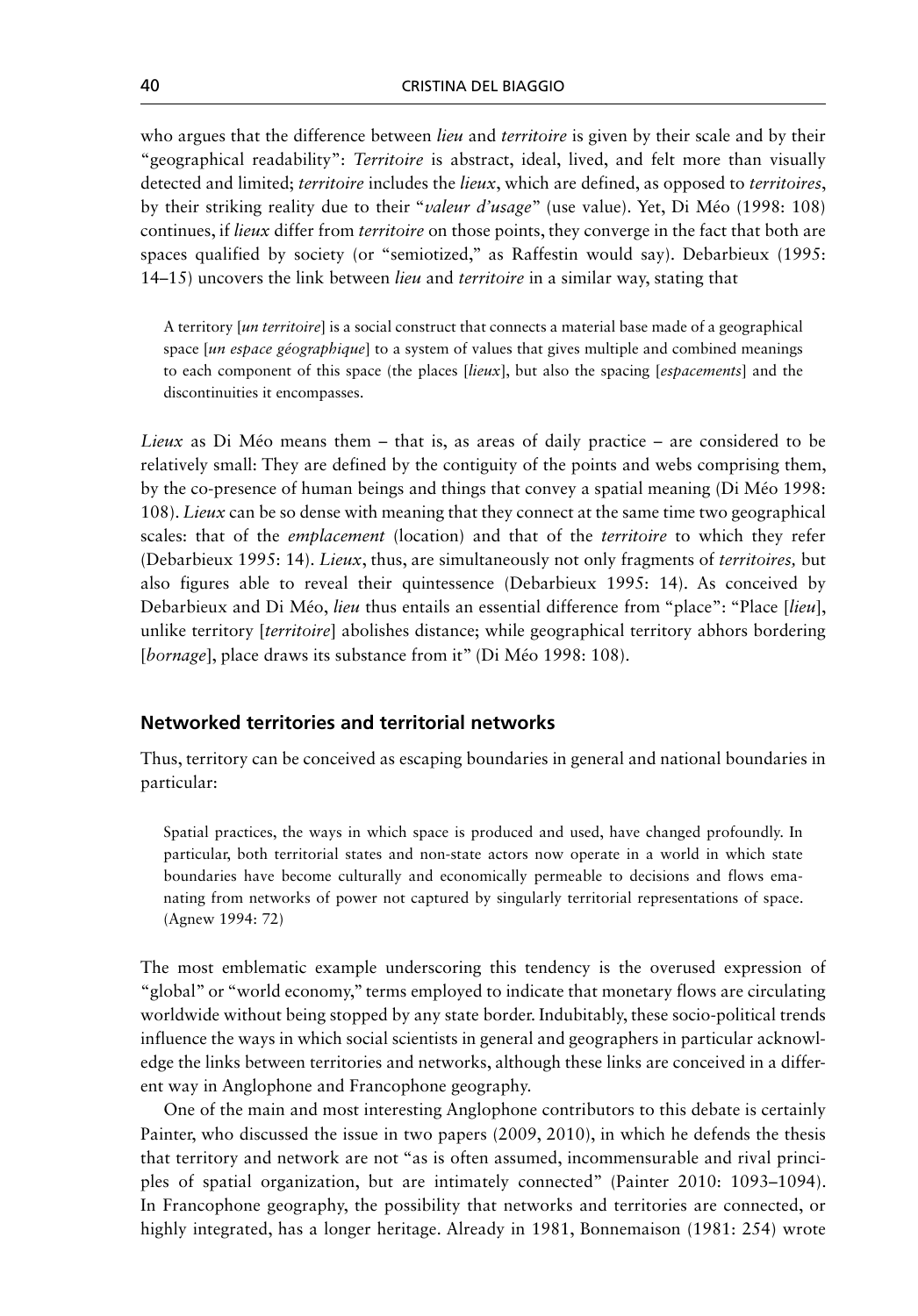that "territoriality covers both what is fixed and what is mobile, in other words, itineraries as much as *lieux*." Three years later, Raffestin and Turco (1984: 45) affirmed almost the same idea with their definition of *territoire* as produced from space through the networks, circuits, and flows projected by social groups. Elissalde (2002: 195) builds on articles published in the 1980s to argue, 20 years later, that "a geography of *territoires* cannot be limited on the study of delimited or nested surfaces; *territoires* are networks," adding "… and not only for nomads" (that is, in Western societies as well). Elissalde (2002: 197) finds it as futile to oppose *territoire* and *réseaux* (networks) as it is to avoid imagining blurred boundaries and overlapping territories. This conception of territories, however, is only possible if they are considered beyond their jurisdictional meaning.

The Alpine case study shows the fruitfulness of this approach, since it pushes scholars to conceive of territories not only as mere "given spatial entities" fixed by administrative units, but as constructed and flexible portions of space. This conception, however, has been more deeply analyzed by Francophone than by Anglophone geographers. An exception is Painter's article, in which he proposes to "rethink territory" by using a large number of Francophone sources long ignored by Anglophone scholars (Klauser 2012: 107). By doing so, he fills a gap that Fall (2007) attributes to the fact that, mostly for institutional reasons, the prosperous theorists of *territoire*, among them Swiss geographer Raffestin, never dared to go beyond Francophone boundaries. But what is this "Francophone conception" of territories? The aim of what follows is to answer this question.

### **The Francophone** *territoire* **versus the Anglophone territory**

Concerning territory, two different paths have been followed, two separate ways not profiting from possible mutual fertilization. As Chamussy (2003: 168) declared, "There still does not exist, for the moment, an English equivalent for the word *territoire* as it is understood by Francophone geographers." So, Painter's (2010: 1090) motto "territory is back" only makes sense in Anglophone geography, because in the Francophone tradition, *territoire* never disappeared. Painter, however, seems to be aware of his Anglo‐centrism when he writes that "until recently the concept of territory has not received the same level of attention, at least in the Anglophone literature" (Painter 2010: 1091); although territory was a key concept in an article he wrote with Bialasiewicz and Elden (Bialasiewicz et al. 2005), in which they analyze it through the lens of the Treaty Establishing a Constitution for Europe. Thanks to this example, the three scholars found it useful to understand territory in a more "francophone way"; that is, going beyond his state-centric conception. They underline how territory is central to the process of European integration and how exactly European integration makes it possible to transcend "existing notions of territory, particularly those associated with the nation‐state" (Bialasiewicz et al. 2005: 335).

So, what do Francophone geographers mean by *territoire*? Historically, *territoire* broke into Francophone geography when cultural and symbolic dimensions were introduced into the concept following the growing interest of social and political geographers in concepts such as "power," "spatial control," "differentiation," "domination," and "social appropriation" (Alphandéry & Bergues 2004; Claval 1996: 96; Debarbieux 2003: 38). The emphasis on *territoire* corresponds to geography's claim to belong to the social sciences and to distance itself from a naturalist or mathematical conception of geography (Douillet 2003: 215). *Territoire* replaced the concept of *région* (region) first and *espace* (space) later (Chamussy 2003: 167; Debarbieux 2003: 36–37) and does not cleave to the idea that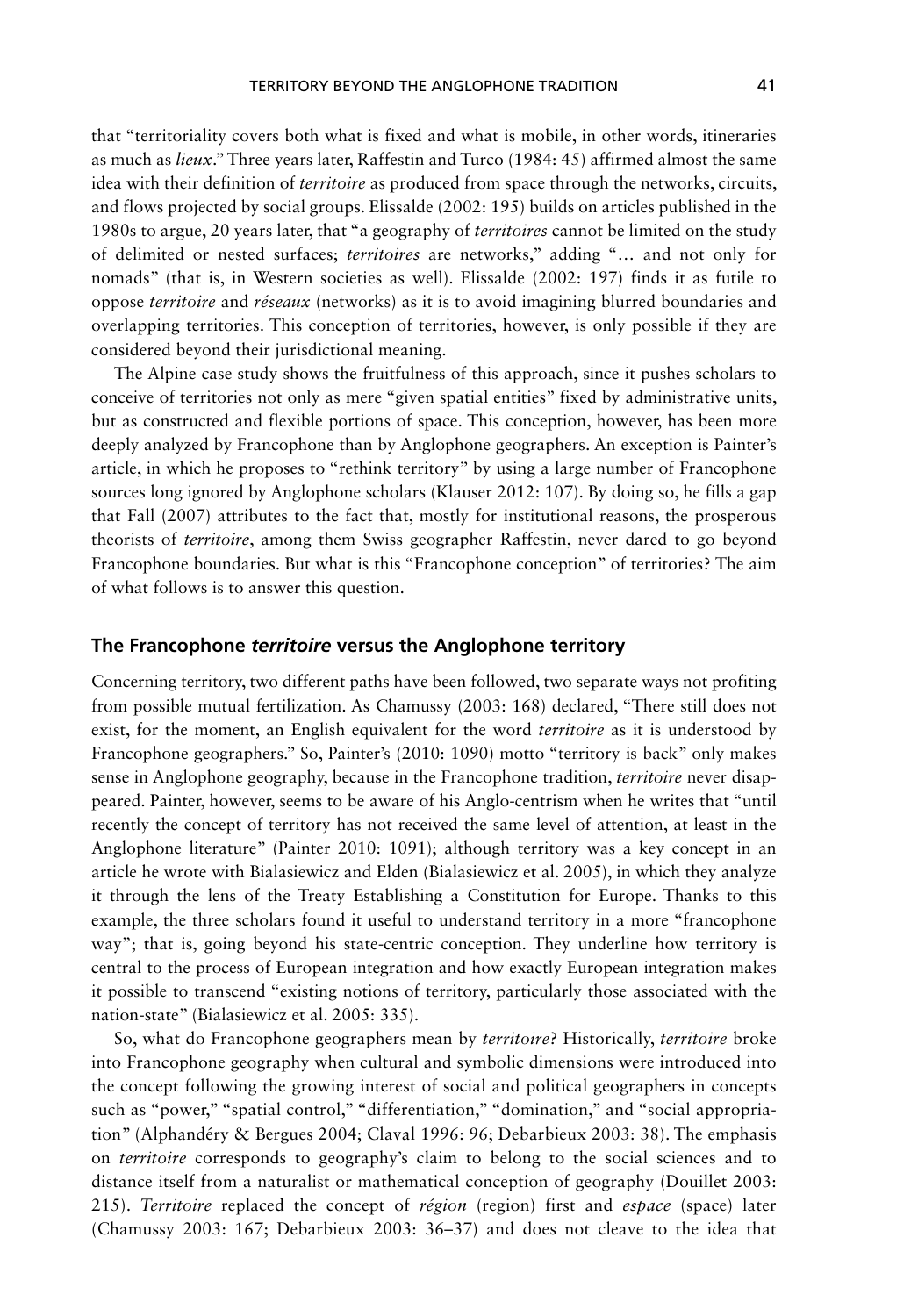*territoire* necessarily finishes where states do, as is the case for the English "territory" (Debarbieux 2003: 35, 42). The Anglophone perspective is well summarized in this statement: "Territory represents the extent of the sovereign power of the state" (Forsberg 2003: 13). The invitations of Sack (1983), Cox (1991), and Agnew (1999) to break with the necessity of analyzing power and control via the prism of the state have yet to come to fruition in the Anglophone study of territory.

# **Tied between two poles: A specific notion or a buzzword?**

Giraut summarizes quite well this "richer" Francophone tradition, identifying two poles toward which the concept is tied: a specific notion, corresponding to the area of the (national) state, as for Anglophone geographers, and a buzzword, corresponding to a non‐specified area (Giraut 2008: 59). These two tendencies are also distinguished by Alphandéry and Bergues (2004): a territory stemming from the *maillage historique* (traditional grid) on the one hand and, on the other, a territory taking different forms in space, which is produced and transformed by people and groups of people. The latter approach is a more diffused and less institutionalized way of conceiving of *territoire* and it covers the idea that a *territoire*, insofar as it is such, has to be appropriated by individuals or groups of individuals. The appropriation can be concrete and/or symbolic (Bourdeau 1991: 30).

Giraut, in his analysis, put the idea of appropriation not as a possible shape that territory can take (*maillage historique* or space transformed by people, as for Alphandéry and Bergues), but as the concept used by cultural geographers to analyze identities or by political geographers to signify power and control. Francophone geographers do not always conceive of power as necessarily linked to state power, since power is conceived as inherent to every social relation (Tizon 1996: 27; Giraut 2008: 60; Ozouf‐Marignier 2009: 35).

"Appropriation" also played an important role in the debates between the partisans of *espace* (space) and the supporters of *territoire*. The first, *espace*, is primarily used by planners and technocrats who consider it as a *donné* (a "given thing"), something "flat," "uniform," and "without mystery" (Bonnemaison 1981: 260). The second, *territoire*, is privileged by geographers and is considered to be appropriated, invested with affect and subjectivity; it is *vécu* (lived) (Bonnemaison 1981: 260). In this sense, *territoire* represents the socialization of *espace* (Bourdeau 1991: 29; Klauser 2012: 111). The role of humans and groups of humans is thus crucial in this movement from "space" to "territory," since territories are built by humans through technical actions and discursive practices (Claval 1996: 97). Raffestin usefully suggests that territorial arrangements constitute a "semiotization of space"; that is, a space, the material world, progressively transformed into *territoire* (Raffestin 1986a: 181, 1986b: 94).

These conceptions are akin to the three orders of *territoire* suggested by Di Méo (1998: 108): materiality; individual psyche (an emotional and presocial relation of human beings with the Earth); and collective, social, and cultural representations. Geographers rarely use the second order, but the other two can be frequently found in the literature, since geographers insist on the dual dimension, material and ideal, ecological and symbolic, of *territoire* (Claval 1996: 97; Tizon 1996: 21; Debarbieux 1999: 36; Elissalde 2002: 195). This is also the case for the three dimensions of territory distinguished by Hassner: material, symbolic, and functional (Hassner in Paasi 2003: 109). And the inclusion of immateriality and representation is exactly what distinguishes a *territoire* from a Euclidian space.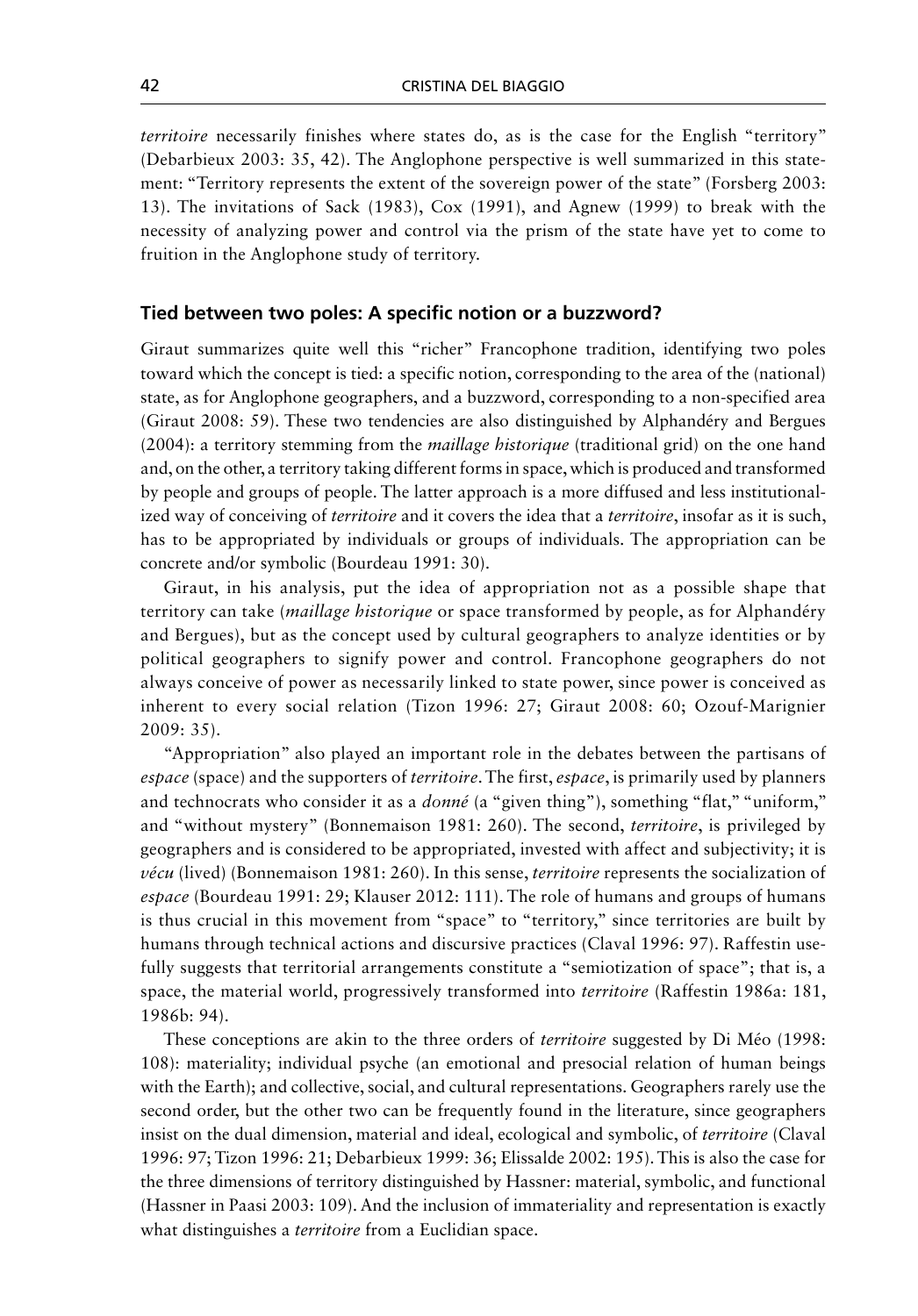In the social sciences territory is a useful tool for introducing the logics of agents (Ozouf-Marignier 2009: 34), since, as Knight suggests, it is "actions that give territory meaning" (Knight 1982: 517). This is also Paasi's main point (2003: 110) in his contribution to the first edition of this *Companion*, since he considers territories to be "social processes in which social space and social action are inseparable." This idea of "social action" allowed Francophone geographers, as Giraut (2008: 57) argues, to shift the focus from state territory to a territory in the hands of individuals and multiple collectivities. Territory becomes the place where action and social thoughts are possible, while entering into contact with, transforming, and "deforming" (Di Méo 1991: 145) materiality (Barel in Marié 2004: 90). In that sense, what is interesting about *territoire* is that it opens up for geographers the possibility of inverting their emphasis from materiality to immateriality (or "semiosphere," using Raffestin's vocabulary); that is, from space to the instruments and codes of actors leaving traces in the territory (Raffestin 1986b: 94). It was through the awareness of the capacity of individuals and collectivities to model territories that a shift took place in Francophone geography: from a territory linked to its national referent to a territory of belongings, projects, and individual and collective practices (Giraut 2008: 57).

It was indeed when the idea of *projet* started circulating among geographers that *territoire* became a "fetish object," as Giraut describes it (2008: 61), not only for cultural and political geographers but also for economic geographers in France, who from the 1950s to the "territorial turn" in the 1980s (Benko 2008: 38) preferred conceptualizations of space to those of territory, finding space more useful for their abstract and quantitative analysis of economic phenomena (Benko 2008). Yet, the economic crisis in the 1970s and the subsequent idea that "development" cannot be stirred from above provided an opportunity to argue that the solution to the crisis would be to advocate for territorialized production and local development, often qualified as a "territorial development" (Giraut 2008: 61) and supported by local claims (Debarbieux 1999: 38). This is emblematically summarized in a sentence uttered by the French minister of planning in 1997 and reported by Benko (2008: 41): "There are no territories in crisis, there are only territories without projects." Thus, economic geographers have been interested from that moment on in how specialized districts could boost the economy and in what manner territorial resources could generate added value.

Cultural geographers instead stress the first aspect that Giraut distinguishes when he defines appropriation; that is, the symbolic dimension of *territoire*. Bonnemaison, for instance, argues that the symbolic relation between culture, which other scholars call "representations" (Claval 1996: 102; Tizon 1996: 21) or "imaginary" (Tizon 1996: 21; Corboz 2001: 214), and space, or materiality, is realized through the *territoire* (Bonnemaison 1981: 254). In that sense, *territoire* should be considered a material and symbolic mediator between a group and its culture (Bourdeau 1991: 41); it is a "*savant mélange*," a clever mix, of materiality and ideal (Tizon 1996: 21), in which identity plays an important role. Claval suggests that identities are built from the representations that transform some portions of the humanized space into territories (Claval 1996: 102). From a similar perspective, Bourdeau argues that *territoires* and shared cultures comprise the main components of collective identities: If *territoire* represents the spatial and temporal dimensions of identity, culture reflects the historical, mnemonic, and symbolic ones (Bourdeau 1991: 42). This leads Bourdeau to posit that *territoire* is at the same time the cultural mirror of an identity and the identity mirror of a culture (Bourdeau 1991: 42); a mirror keeping outside the Other, alterity (Piveteau 1995: 114).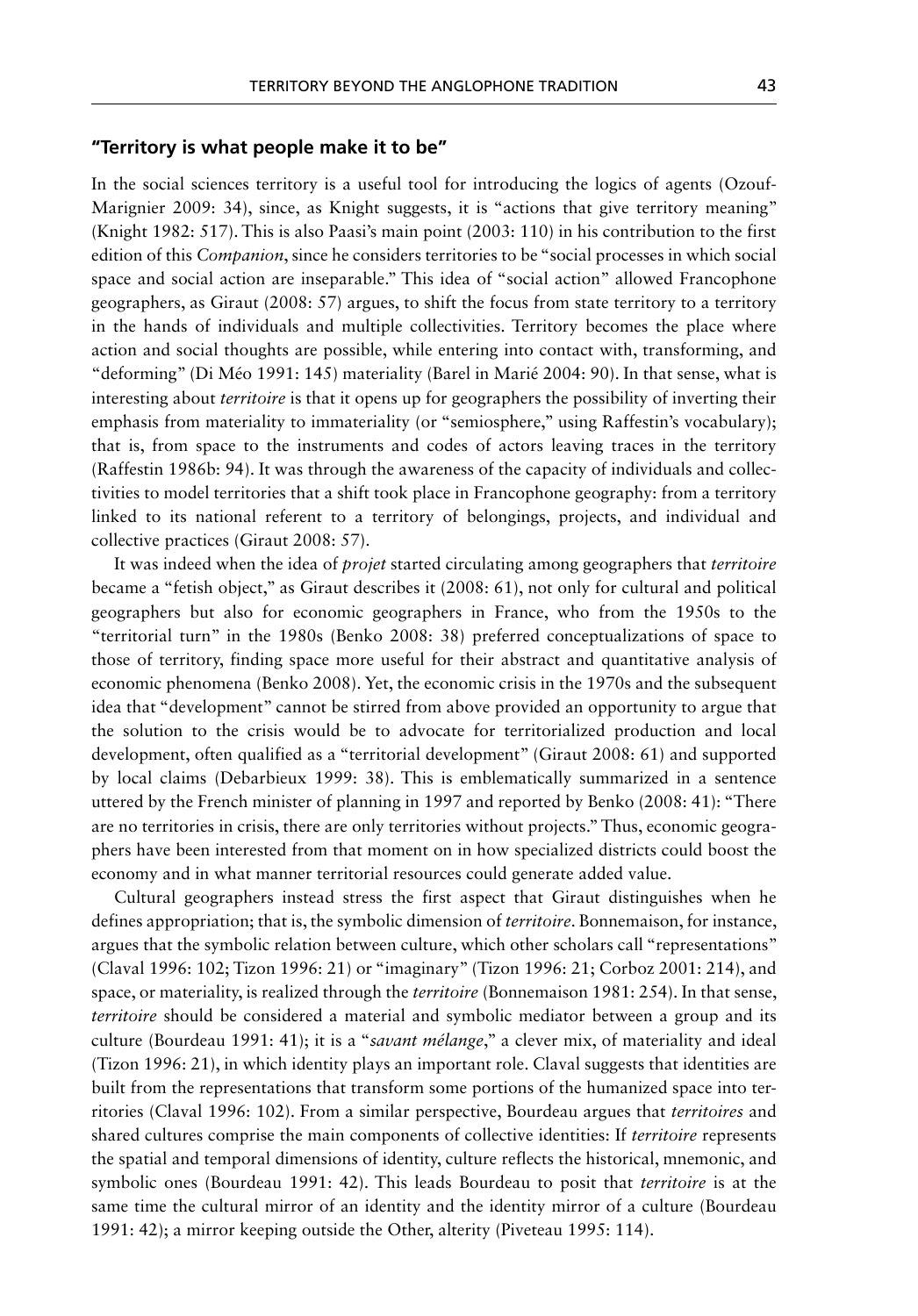We thus come back to Giraut (2008: 59), who situates "identity" as the pivotal concept for cultural geographers to describe territorial "appropriation." However, for Bonnemaison and Cambrezy (1996: 13) for instance, territory is not stirred by a material but by a cultural principle of appropriation; that is, by "belonging." The idea of appropriation and belonging refers to the original use of territory – the translation of what ethologists observed in the animal realm into social realities. Taking advantage of considerations made in animal groups, social scientists were called to analyze the means that social subjects implement to control space (Claval 1996: 95). Yet, natural scientists consider territory to be an environment from which animals cannot escape, while human beings are able to thanks to culture and through a process of semiologization (Raffestin 1986c: 76). Following Tizon (1996: 34), human societies, compared to animal societies that define territories as spaces of exclusion, can modify their territories and transform them, following their aspirations, into places of social differentiation (or even segregation) or, on the contrary, into places of gathering and belonging. It is by gathering together that people can use the inherent potentialities of space and transform it into *territoire*, by implementing those potentialities in projects (Bourdeau 1991: 29). So, as Aase sums it up: "Territory is what people make it to be" (in Forsberg 2003: 10; see also Dell'Agnese 2013: 118). This is, obviously, radically different from the Taylorian conception of territories and territoriality, considered as the "geographical link between states and nations" (Taylor 1995: 3).

#### **Conclusion**

The Alpine case suggests that, even today (or perhaps *especially* now), in an era in which states seem to be undermined (or at least reshaped) by transnational networks, there is interest in continuing to foster the concept of territory. Territories did not disappear; they are still "inescapable principles of social life" (Antonsich 2009: 801) and they remain a central dimension of understanding the ways in which "'living together' is produced, organized, contested and negotiated" (Antonsich 2009: 801). Our understanding of them should change and take into account the fact that "if territories are portions of relational space, and not portions of abstract homogenised spaces, the quality of their interactions is not an (inescapable) outcome of the essentialised characteristics of homogenised populations, but a consequence of the sum of interactions within, and among, individuals" (Dell'Agnese 2013: 122–123); or, I would add, among collectivities of individuals.

Bonnemaison is quite clear on that point when he writes:

The increasing of mobility and the diminishing of the "Westphalian" function of *territoire* did not dispossess it from every meaning or necessity. In the contemporary world the need still subsists, although *territoire* takes different forms and responds to multiple functions. (Bonnemaison & Cambrezy 1996: 10)

In that sense, scholars are now called to analyze *how* ideologies are changing as territorial logics are challenged (Murphy 2002: 198) and to reinterrogate territory (Elden 2010a: 20).

These are times of "territorial complexity" (Giraut & Antheaume 2005: 29), of the blooming of "new regions." In Europe at least, the number of what Deas and Lord (2006) call "unusual arrangements" – that is, territorial arrangements not linked to the territorial state – considerably increased. Following these two scholars, in Europe there are already 146 regions transcending territorially bounded entities. These need a framework that allows for their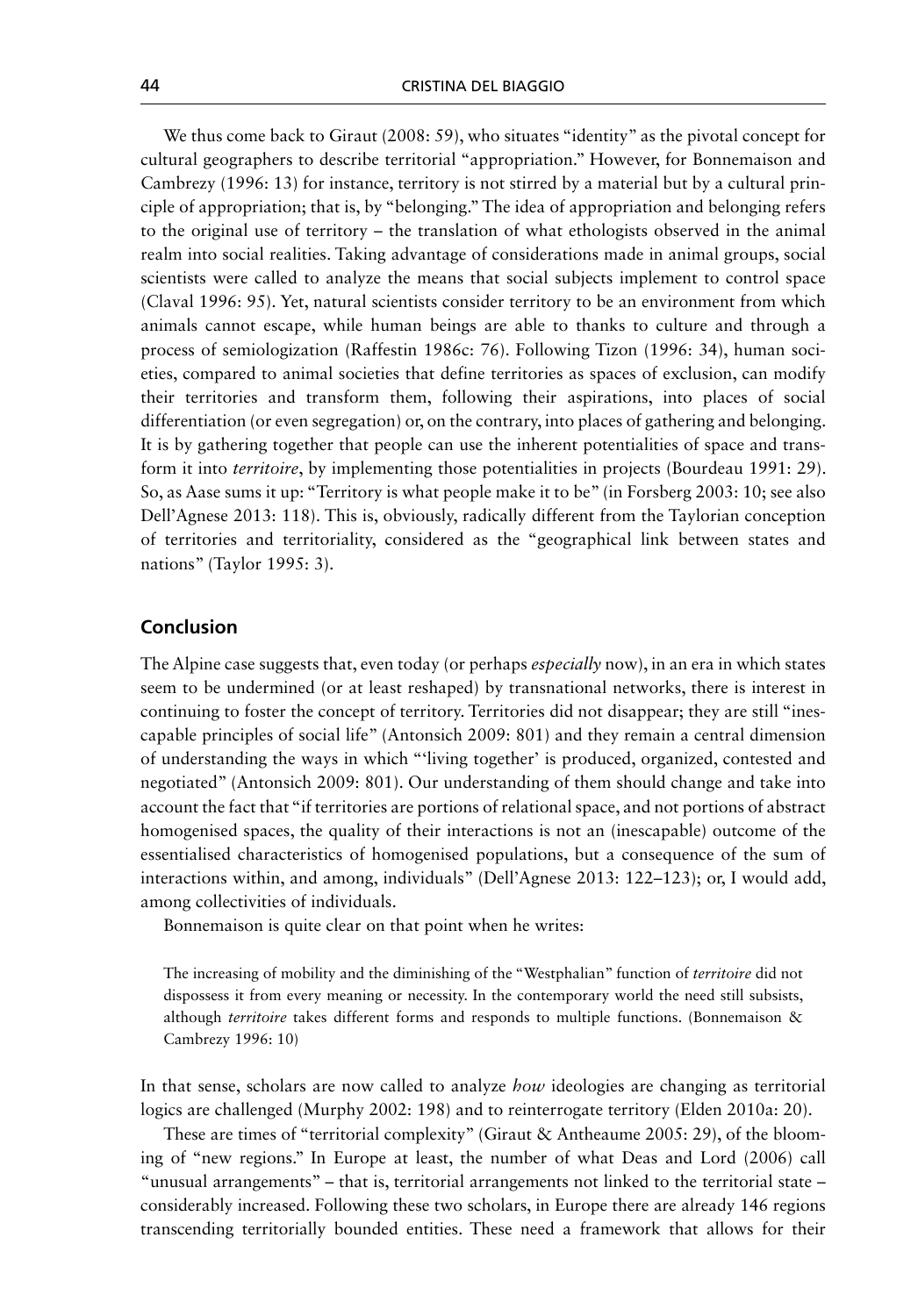conceptualization, as the entire EU integration processes needs it (Bialasiewicz et al. 2005; Clark & Jones 2008). The Francophone *territoire* could turn out to be the right tool to enrich this framework and to give substance to the "more work on territory" that Elden (2010b) advocates. Thus, Anglophone (and other) geographers could build on what French geographers call *territoire* and take advantage of new perspectives to frame together a new and fascinating theory of "territory."

#### **References**

- Agnew, J. (1994). The territorial trap: The geographical assumptions of international relations theory. *Review of International Political Economy* 1(1): 53–80. doi:10.1080/09692299408434268
- Agnew, J. (1999). Mapping political power beyond state boundaries: Territory, identity, and movement in world politics. *Millennium: Journal of International Studies* 28(3): 499–521. doi:10.1177/030582989 90280030701
- Allen, J., & Cochrane, A. (2007). Beyond the territorial fix: Regional assemblages, politics and power. *Regional Studies* 41(9): 1161–1175.
- Alphandéry, P., & Bergues, M. (2004). Territoires en questions: Pratiques des lieux, usages d'un mot. *Ethnologie française* 1: 5–12.
- Antonsich, M. (2009). On territory, the nation‐state and the crisis of the hyphen. *Progress in Human Geography* 33(6): 789–806. doi:10.1177/0309132508104996
- Ardrey, R. (1966). *The Territorial Imperative: A Personal Inquiry into the Animal Origins of Property and Nations*. New York: Atheneum.
- Badie, B. (1996). La fin des territoires westphaliens. *Géographie et cultures* 20: 113–118.
- Bätzing, W. (1994). Die Alpenkonvention Ein internationales Vertragswerk für eine nachhaltige Alpenentwicklung auf dem mühevollen Weg der politischen Realisierung. In Franz, H. (ed.), *Gefährdung und Schutz der Alpen*, Vienna: Österreichische Akademie der Wissenschaften, 185–204.
- Benko, G. (2008). La géographie économique: Un siècle d'histoire. *Annales de géographie* 664(6): 23–49. doi:10.3917/ag.664.0023
- Bialasiewicz, L., Elden, S., & Painter, J. (2005). The constitution of EU territory. *Comparative European Politics* 3(3): 333–363. doi:10.1057/palgrave.cep.6110059
- Bonnemaison, J. (1981). Voyage autour du territoire. *Espace géographique* 10(4): 249–262. doi:10.3406/ spgeo.1981.3673
- Bonnemaison, J., & Cambrezy, L. (1996). Le lien territorial entre frontières et identités. *Géographie et cultures* 20: 7–18.
- Bourdeau, P. (1991). *Guides de haute montagne: Territoire et identité: Recherches sur la territorialité d'un groupe professionnel*. Grenoble: Revue de géographie alpine.
- Bulkeley, H. (2005). Reconfiguring environmental governance: Towards a politics of scales and networks. *Political Geography* 24(8): 875–902.
- Chamussy, H. (2003). Le territoire, notion heuristique ou concept opératoire? In de Bernardy, M., & Debarbieux, B. (eds), *Le territoire en sciences sociales: Approches disciplinaires et pratiques de laboratoire*, Grenoble: Publications de la MSH‐Alpes, 167–182.
- Clark, J., and Jones, A. (2008). The spatialities of Europeanisation: Territory, government and power in "EUrope." *Transactions of the Institute of British Geographers* 33(3): 300–318. doi:10.1111/j.1475‐5661.2008.00309.x
- Claval, P. (1996). Le territoire dans la transition à la postmodernité. *Géographie et cultures* 20: 93–112.
- Corboz, A. (2001). *Le territoire comme palimpseste et autres essais*. Besançon: Editions de L'Imprimeur.
- Cox, K.R. (1991). Redefining "territory." *Political Geography Quarterly* 10(1): 5–7. doi:10.1016/0260‐ 9827(91)90023‐N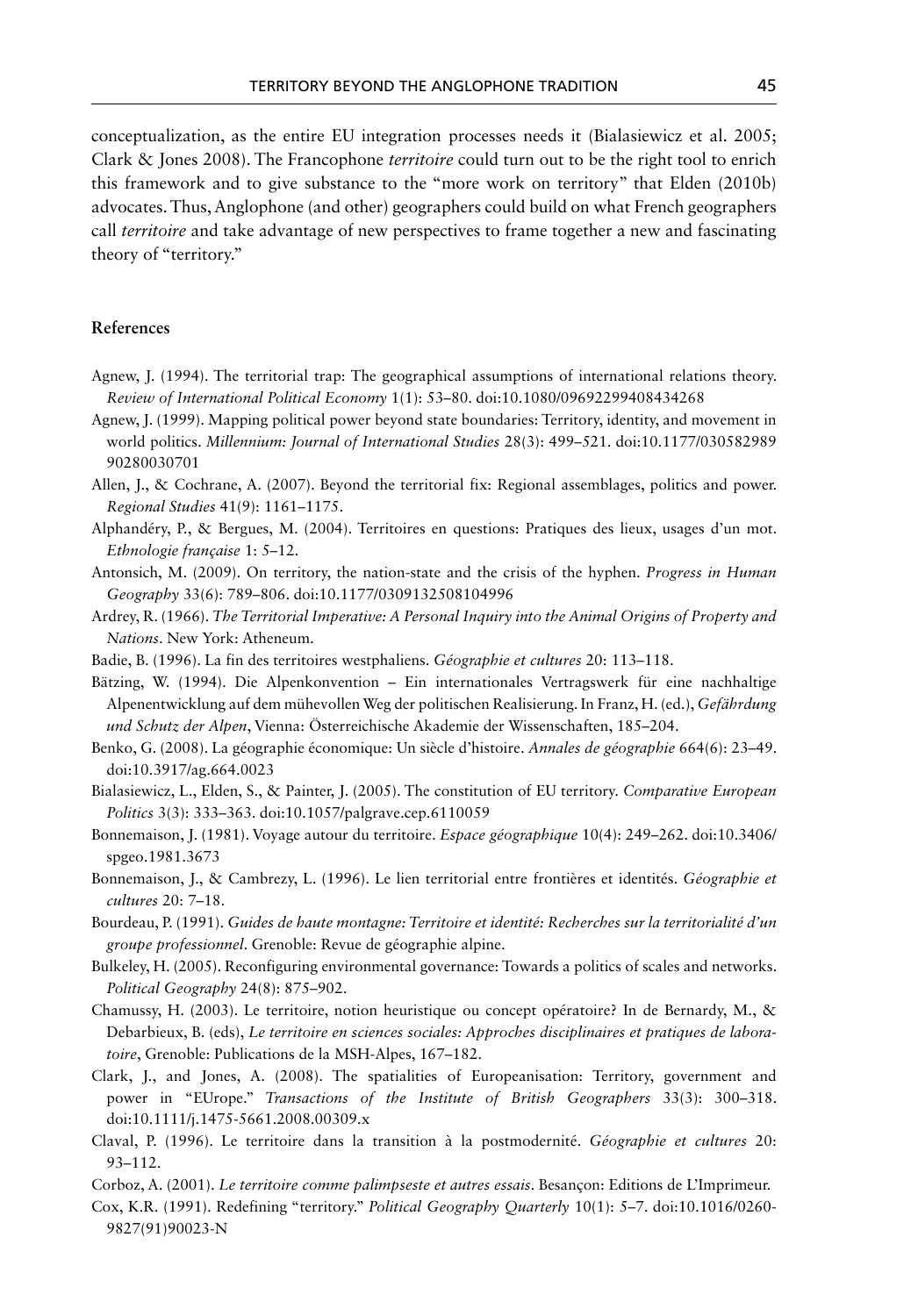Deas, I., & Lord, A. (2006). From a new regionalism to an unusual regionalism? The emergence of nonstandard regional spaces and lessons for the territorial reorganization of the state. *Urban Studies* 43(10): 1847–1877.

Debarbieux, B. (1995). Le lieu, fragment et symbole du territoire. *Espaces et sociétés* 80A(1): 13–36.

- Debarbieux, B. (1999). Le territoire: Histoires en deux langues. A bilingual (his‐)story of territory. In Chivallon, C., Ragouet, P., & Samers, M. (eds), *Discours scientifiques et contextes culturels: géographies françaises et britanniques à l'épreuve postmoderne*, Bordeaux: Maison des Sciences de l'Homme d'Aquitaine, 33–46.
- Debarbieux, B. (2003). Le territoire en géographie et en géographie grenobloise. In de Bernardy, M., & Debarbieux, B. (eds), *Le territoire en sciences sociales: Approches disciplinaires et pratiques de laboratoire*, Grenoble: Publications de la MSH‐Alpes, 35–50.
- Dell'Agnese, E. (2013). The political challenge of relational territory. In Featherstone, D., & Painter, J. (eds), *Spatial Politics. Essays for Doreen Massey*, Chichester: Wiley‐Blackwell, 115–132.
- Di Méo, G. (1991). *L'homme, la société, l'espace*. Paris: Editions Economica.
- Di Méo, G. (1998). De l'espace aux territoires: Eléments pour une archéologie des concepts fondamentaux de la géographie. *L'information géographique* 62(3): 99–110. doi:10.3406/ingeo.1998.2586
- Douillet, A.‐C. (2003). Le "territoire" en science politique au regard des autres sciences sociales. In de Bernardy, M., & Debarbieux, B. (eds), *Le territoire en sciences sociales: Approches disciplinaires et pratiques de laboratoire*, Grenoble: Publications de la MSH‐Alpes, 207–224.
- Elden, S. (2010a). Land, terrain, territory. *Progress in Human Geography* 34: 799–817. doi:10.1177/ 0309132510362603
- Elden, S. (2010b). Thinking territory historically. *Geopolitics* 15(4): 757–761.
- Elissalde, B. (2002). Une géographie des territoires. *L'information géographique* 66(3): 193–205.
- Fall, J.J. (2007). Lost geographers: Power games and the circulation of ideas within francophone political geographies. *Progress in Human Geography* 31(2): 195–216. doi:10.1177/0309132507075369
- Forsberg, T. (2003). The ground without foundation: Territory as a social construct. *Geopolitics* 8(2): 7–24. doi:10.1080/714001038
- Fourny, M.‐C. (1999). Affirmation identitaire et politiques territoriales des villes alpines. *Revue de géographie alpine* 87(1): 171–180.
- Giraut, F. (2008). Conceptualiser le territoire. *Historiens et géographes* 403: 57–67.
- Giraut, F., & Antheaume, B. (2005). Au nom du développement, une (re)fabrication des territoires. In Antheaume, B., & Giraut, F. (eds), *Le territoire est mort. Vive les territoires!* Paris: IRD Editions, 9–36.
- Gottmann, J. (1973). *Significance of Territory*. Charlottesville, VA: University Press of Virginia.
- Häkli, J. (2008). Re‐bordering spaces. In Cox, K., Low, M., & Robinson, J. (eds), *Handbook of Political Geography*, London: Sage, 471–482.
- Jaillet, M.‐C. (2009). Contre le territoire, la "bonne distance." In Renard, J. (ed.), *Territoires, territorialité, territorialisation: Controverses et perspectives*, Rennes: Presses Universitaires de Rennes, 115–121.
- Keating, M. (2004). *Regions and Regionalism in Europe*. Cheltenham: Edward Elgar.
- Klauser, F.R. (2012). Thinking through territoriality: Introducing Claude Raffestin to Anglophone sociospatial theory. *Environment and Planning D: Society and Space* 30(1): 106–120. doi:10.1068/d20711
- Knight, D.B. (1982). Identity and territory: Geographical perspectives on nationalism and regionalism. *Annals of the Association of American Geographers* 72(4): 514–531.
- Leitner, H., Pavlik, C., & Sheppard, E. (2008a). Networks, governance, and the politics of scale: Inter‐ urban networks and the European Union. In Herod, A., & Wright, M.W. (eds), *Geographies of Power: Placing Scale*, Oxford: Blackwell, 274–303.
- Leitner, H., Sheppard, E., & Sziarto, K.M. (2008). The spatialities of contentious politics. *Transactions of the Institute of British Geographers* 33(2): 157–172. doi:10.1111/j.1475‐5661.2008.00293.x
- Marié, M. (2004). L'anthropologue et ses territoires. *Ethnologie française* 34(1): 89–96.
- Marston, S.A., Jones, J.P., & Woodward, K. (2005). Human geography without scale. *Transactions of the Institute of British Geographers* 30(4): 416–432. doi: 10.1111/j.1475‐5661.2005.00180.x
- Massey, D. (2004). Geographies of responsibility. *Geografiska Annaler* 86(1): 5–18.